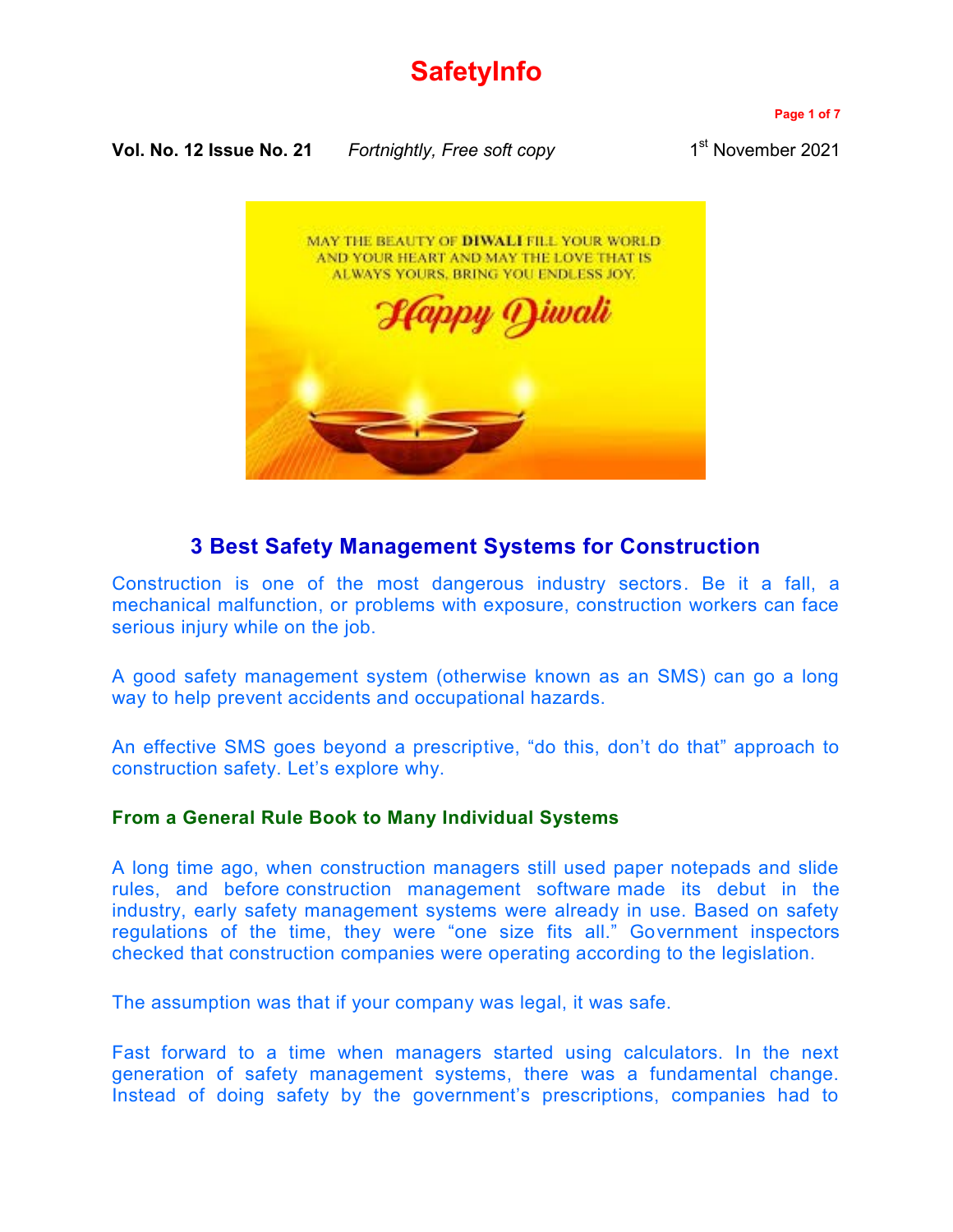assess their own health and safety requirements. They had to establish some kind of SMS that showed they were taking all reasonable measures to keep their employees and others concerned (subcontractors, suppliers, customers, members of the public) safe throughout the workday.

By the time those calculators started morphing into PCs, many construction companies had figured out that there were at least three reasons to have an effective safety management system:

- **Moral obligation.** No company should place its employees, or people associated with the work of the company, at risk.
- **Regulations.** Most states and nations make it a legal responsibility for companies to promote and maintain secure working conditions.
- **Cost-effectiveness.** Time, effort, and money spent on preventing accidents is less than the expense of dealing with accidents afterwards.

The next step was to find out how to implement the right SMS. Surprisingly perhaps, while other sectors like aeronautics and air travel had been relatively well served with SMS solutions, finding a suitable basis for staying safe as a construction company sometimes meant a little digging.

# **What Must a Top Safety Management System Do?**

Essentially, a [safety management system for construction](http://www.oshatrain.org/courses/studyguides/833studyguide.pdf) is a systematic way of identifying hazards and managing risks relating to the construction workplace.

The SMS must include the construction company's policies, procedures, systems, organizational deployment, and accountabilities for making sure that the necessary precautions have been taken and are being maintained for the safety of all concerned. More than this, the SMS must be embedded in the culture of the company, so that it is applied by all.

A properly performing SMS will typically include:

- **Identification of all safety hazards** relating to the company's activities and assessment of the risk associated with each hazard.
- **Risk management procedures** to keep risk from hazards down to acceptable levels (which may in some cases mean a level of zero).
- **Continual monitoring** with regular evaluation of safety performance.
- **Continual improvement** of the effectiveness of the safety management system.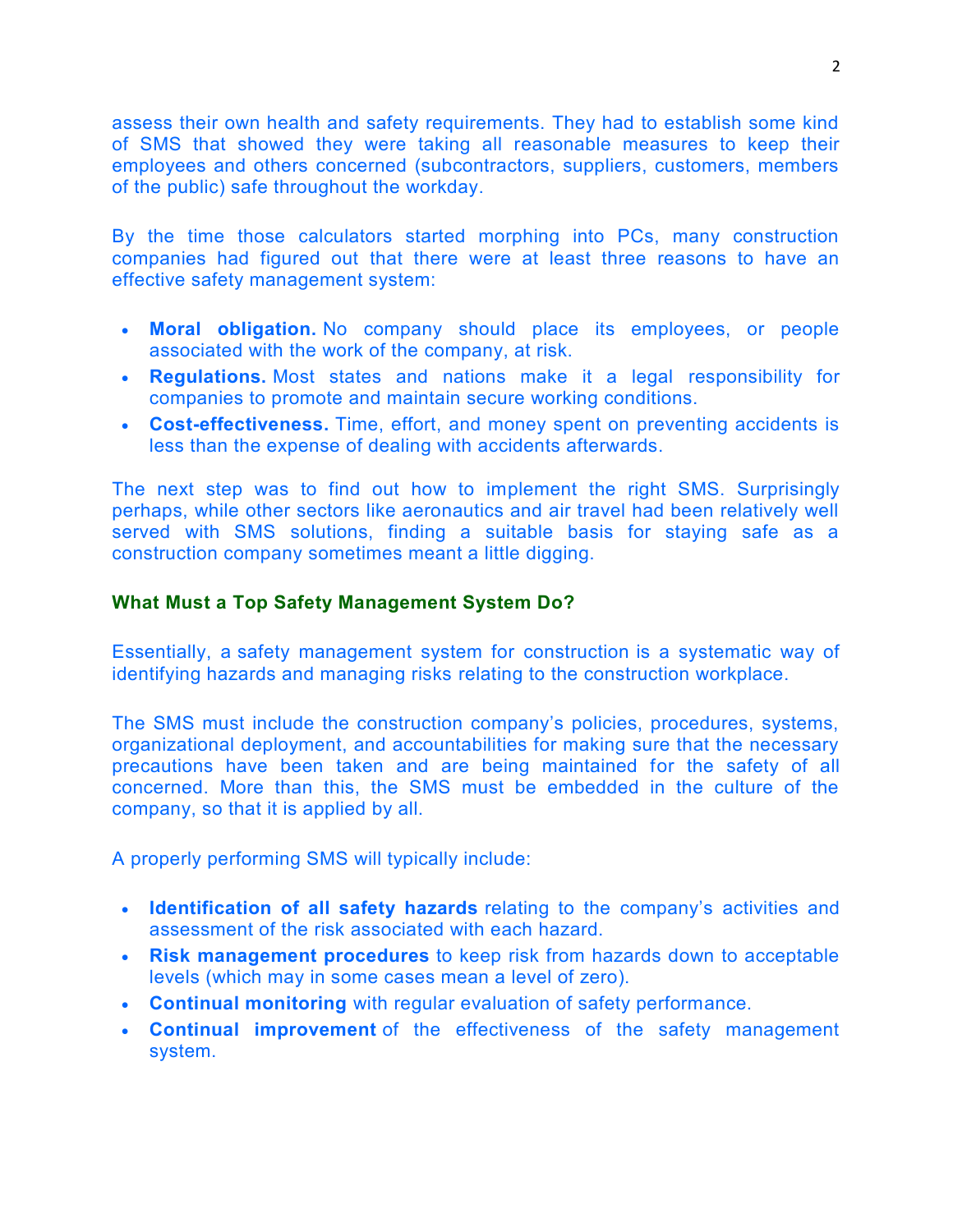These items are frequently managed in a "[Plan-Do-Check-Act](https://www.deming.org/theman/theories/pdsacycle)" cycle of continual improvement, or a PDCA cycle for short.

- 1. **Plan**. From the hazard and risk assessment, the safety policy and procedures are defined and the resources allocated for putting them into action.
- 2. **Do**. The policy and procedures are applied.
- 3. **Check**. Safety performance is measured, in order to check on the relevance, completeness, effectiveness, and efficiency of the implementation.
- 4. **Act**. Any appropriate remedial measures or improvements are defined, leading back into the planning step (1) above, to restart the cycle.

An SMS is a *method*, rather than a product. The implementation of an SMS may be paper-based or software-based, for instance. However, the implementation must be documented and auditable, meaning that an safety inspector (among others) can check it.

# **Three Safety Management Systems for Construction**

To make this list, we looked for certain characteristics in each SMS. Applicability to the construction industry was one criterion, naturally enough. A relatively high level of adoption by enterprises and organizations was a good sign. Backing by a large or even international organization willing to maintain and enhance the SMS scored points as well. The final selection was:

- 1. **[HS\(G\)65](http://www.hse.gov.uk/pubns/books/hsg65.htm)**. Guidelines from the British Health and Safety Executive
- 2. **[ILO-OSH 2001](http://www.ilo.org/global/publications/ilo-bookstore/order-online/books/WCMS_PUBL_9221116344_EN/lang--en/index.htm)**. The International Labor Office "Guidelines on Occupational Safety and Health Management systems."
- 3. **[OSHA](https://www.osha.gov/)**. The US Occupational Safety and Health Administration guidelines.

Each option in the list above offers a basis on which a construction company can build its own SMS or acquire products or services (a software application, for instance) aligned with the option concerned.

HS(G)65 – International Guidelines from the British Health and Safety Executive

The British Health and Safety Executive (HSE) is the UK government entity that conducts workplace safety inspections. The reference for the HSE guidelines, entitled "Successful Health and Safety Management," is HS(G)65. They also apply the PDCA (plan-do-check-act, see above) model. Like OHSAS 18001, HS(G)65 can be audited for compliance and has achieved a certain level of international adoption.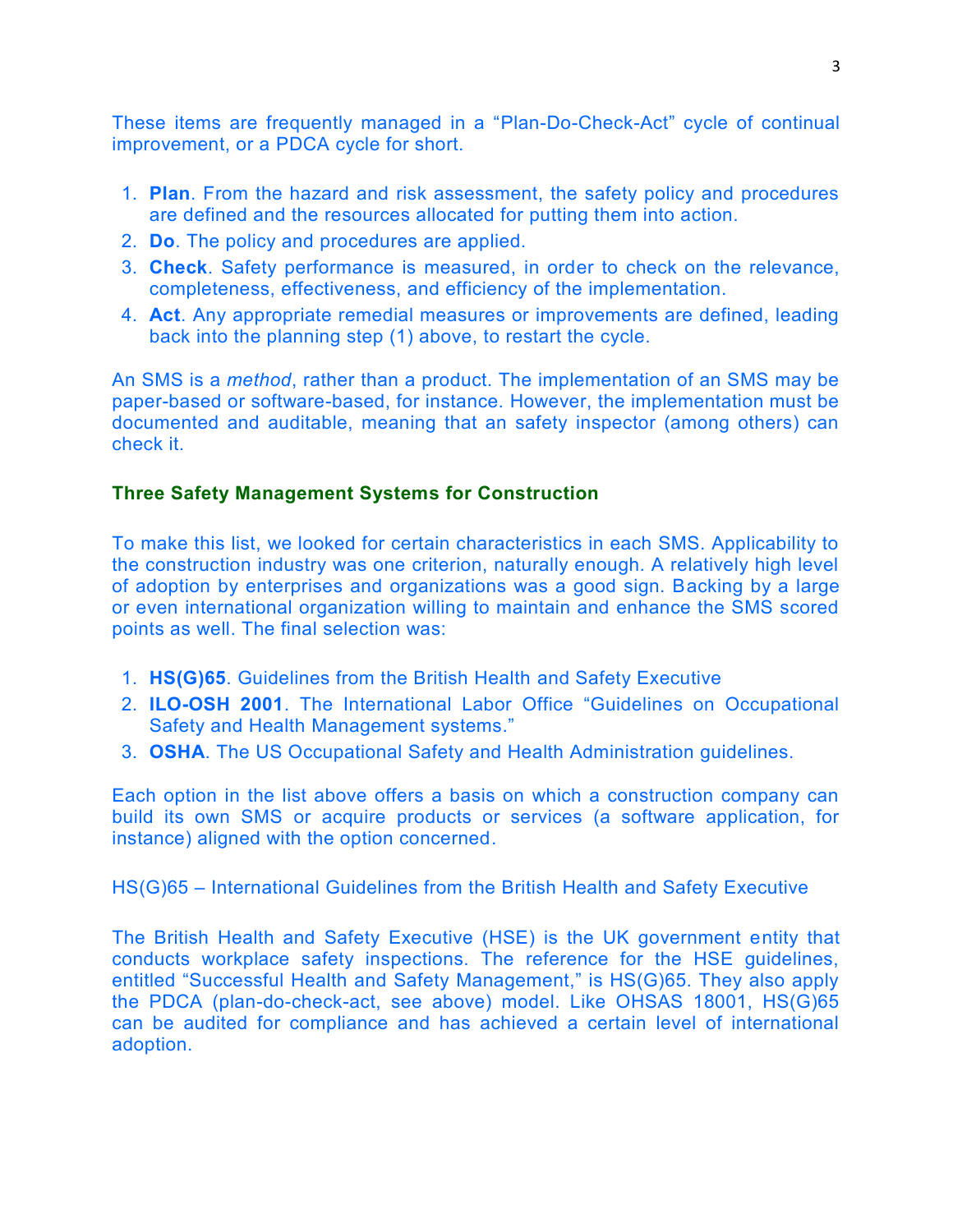#### **ILO-OSH 2001, the Standard from the International Labor Organization**

In 2000, the International Labour Organization (ILO) suggested ISO (the International Organization for Standardization) might create an international standard for an SMS, like ISO 9000 (quality). However, ISO rejected the idea. As a result, the ILO (and not ISO) reviewed a score of occupational health and safety management systems from different countries, in order to produce its own "[Guidelines on occupational safety and health management systems](http://www.ilo.org/wcmsp5/groups/public/%40ed_protect/%40protrav/%40safework/documents/normativeinstrument/wcms_107727.pdf) – ILO-OSH [2001](http://www.ilo.org/wcmsp5/groups/public/%40ed_protect/%40protrav/%40safework/documents/normativeinstrument/wcms_107727.pdf)."

The ILO guidelines are not certifiable, but like the other major SMS standards, they seek to ensure safety, while preserving productivity and efficiency. The quidelines are also tailored to different industry sectors, one of which is construction, referenced by Article 2.3. ILO-OSH 2001 is referenced by Japan in particular, which has produced its own ILO-compatible construction SMS guidelines under the direction of JCOSHA (The Japan Construction Occupational Safety and Health Association.)

At the end of 2013, the ISO approved a proposal to develop an SMS standard analogous to the OHSAS 18000 standards. The new ISO standard is ISO 45001. One of the goals of ISO is to increase [international recognition and](https://en.wikipedia.org/wiki/OHSAS_18001)  [implementation](https://en.wikipedia.org/wiki/OHSAS_18001) of ISO 45001, compared to current levels achieved by the OHSAS standards.

#### **OSHA and its Safety & Health Management Systems eTools**

In the US, the Occupational Safety and Health Administration (OSHA) is the federal government agency working to improve safety and health at work. OSHA applies federal laws for the US in general, although some states also have their own mandatory safety and health programs. Instead of prescribing an SMS, OSHA takes a different approach. As part of its guidelines, [OSHA offers its eTools,](https://www.osha.gov/SLTC/etools/safetyhealth/index.html) which are "[electronic compliance assistance tools to provide guidance for creating a](https://www.osha.gov/SLTC/etools/safetyhealth/)  [comprehensive safety and health program](https://www.osha.gov/SLTC/etools/safetyhealth/)."

eTools are not part of the separate enforcement activities of OSHA. They can go beyond regulatory requirements by offering recommendations for good industry practices, but they do not create new requirements simply because a company uses them. eTools offer practical assistance via their different modules for:

- Best practices for consistently achieving the right levels of safety and health
- Measuring the return on investment that safety and health programs can provide
- Creating a change management system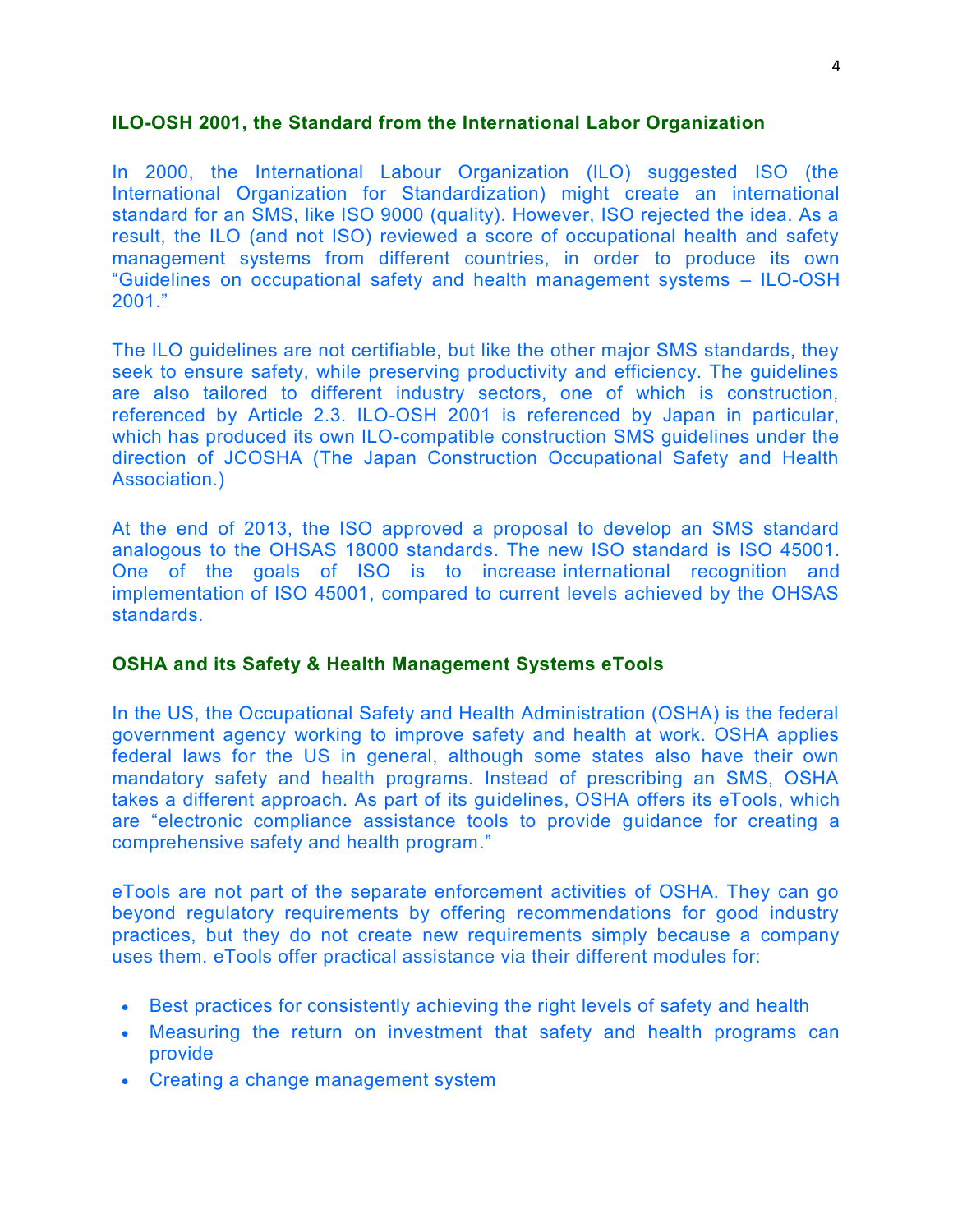- Monitoring indicators to see if a company's safety and health performance trends are positive or negative
- Successfully embedding safety and health into the way a company is run

Software Applications for OHSAS 18001 Certification and HSE Auditing

Why reinvent the wheel? The more popular a standard is, the greater the chance that construction management software applications exist to help you follow that standard.

The [OHSAS 18001 Occupational Health and Safety Management Software](http://www.intelex.com/landing/ohsas-18001-safety-management-software-system)  [System](http://www.intelex.com/landing/ohsas-18001-safety-management-software-system) from Intelex is one example.

The solution is a set of software applications that address each part of OHSAS 18001. Using the whole set, a construction company can stay compliant with the OHSAS 18001 standard. Alternatively, individual modules of the Intelex solution can be implemented for specific compliance needs.

The applications, 17 in total, are grouped into the categories of Incidents & Risk Management, Audits & Inspections, Documents & Training, and Compliance & Operations. The user interfaces (including mobile and offline) in each case offer reports, dashboards, email notifications, and task management, as well as access to a client community and a portal for support and learning.

Another vendor's software, [MyOSH,](http://myosh.com/) offers functionality for HSE auditing, as well as for compliance with other occupational health and safety guidelines, standards, and regulations. MyOSH is available as a cloud-based application and as a mobile app at four levels: small, medium, large, and enterprise. Core functionality includes risk identification, incident investigations, job safety analysis, inspections, audits, and training management.

Do Spreadsheets or DIY Apps Make Sense for Implementing an SMS like ILO-OSH 2001?

When slide rules turned into calculators, and calculators became PCs, the floodgates opened up for the use of spreadsheet software, [the classic example](https://blog.capterra.com/3-reasons-managing-projects-in-excel-hurts-your-bottom-line/)  [being Microsoft Excel.](https://blog.capterra.com/3-reasons-managing-projects-in-excel-hurts-your-bottom-line/)

There may be a temptation in construction safety management to turn to spreadsheets to track safety resources, training, and controls. While spreadsheets can be powerful tools, they lack many of the functions necessary to make an SMS a living, collaborative project with the right bilateral communications between a construction company and its workers. Above a certain size or level of complexity, an approach based on spreadsheets quickly shows its limits.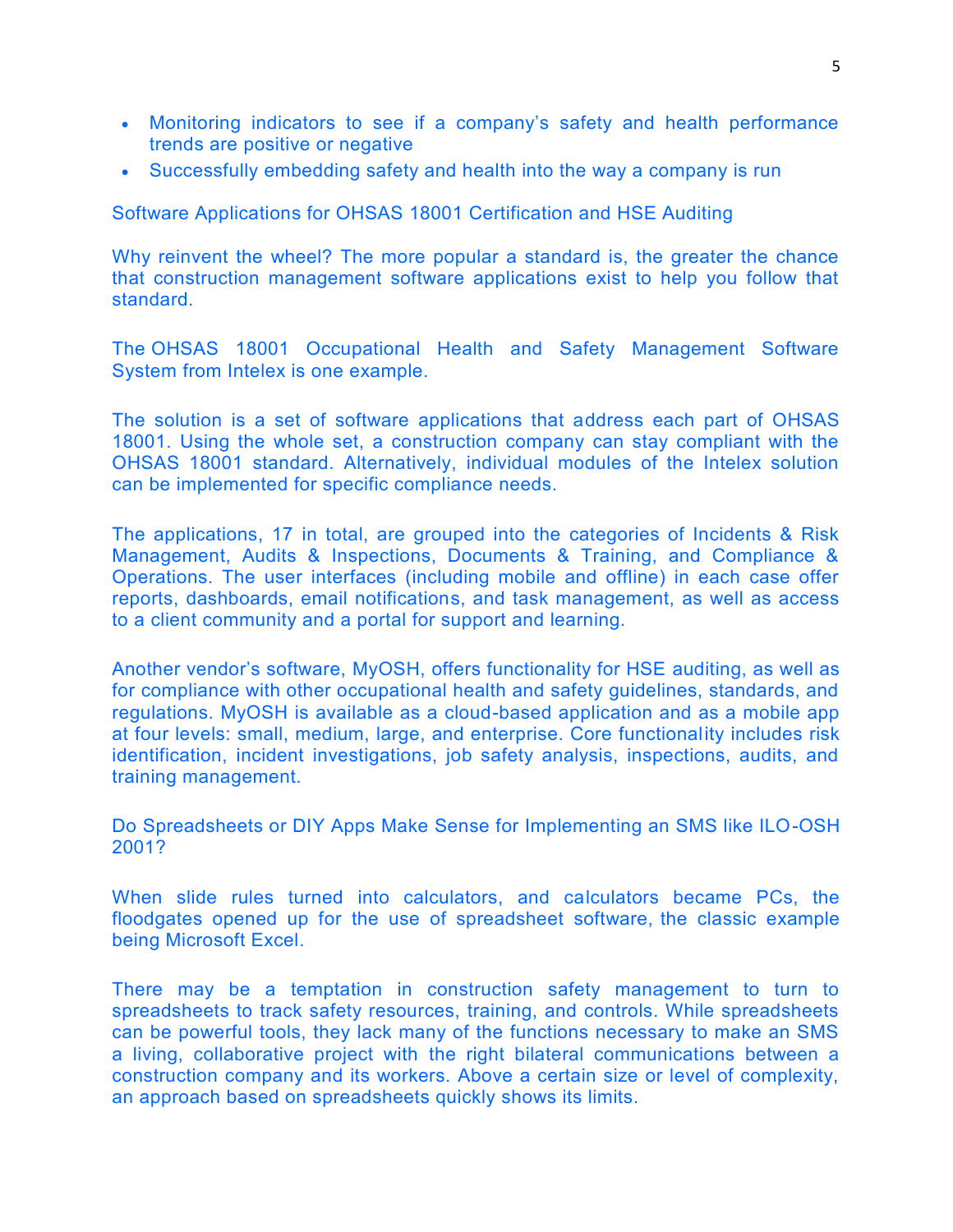On the other hand, there may be few commercial software applications available to support certain SMS standards or guidelines. ILO-OSH 2001 is a case in point. [Free applications, shareware, and open-source construction software](https://blog.capterra.com/top-4-free-and-open-source-construction-management-software/) may exist, but software support and updates are not always available.

Some construction companies have opted to make their own SMS software application. The [PCL construction company,](http://www.pcl.com/Services-that-Deliver/Technology-and-Innovation/Pages/SMC.aspx) for instance, has produced its own Safety Management Center (SMC) to reduce time spent on reports, improve statistical accuracy, and display safety trends and analysis in real time. Enterprises like PCL, with access to the right IT resources, may find that an in-house solution is justified. On the other hand, smaller and start-up contractors may find it more feasible to use a commercially available platform, and this may affect their choice of the SMS standard or guidelines to be followed.

### **Finally, Which Safety Management System Should You Use?**

The circumstances and needs of your own construction company are unique, but some pointers may help decide which systems are suitable.

- Your choice may depend on where your construction company is located. In the US for example, OSHA and any state-specific requirements must be met. In Japan, ILO-OSH 2001 may be the obvious choice – or the Japanese equivalent, which is the JCOSHA Construction Occupational Health and Safety Management System Guidelines.
- Your customers may be more prepared to do business with you if you can demonstrate compliance with an SMS that they favor. Alternatively, they may be willing to approve the SMS you want to use. Do a little market research – ask them!
- The process for certification to this popular standard can start today.
- If you require a software-based solution to set up your SMS and demonstrate compliance for international certification, OHSAS 18001 may again be a good compromise.
- If ISO certification is your goal, rather than OHSAS or ILO, and your schedule is flexible, consider waiting until the ISO 45001 standard is published.
- As a small construction company, look at flexible cloud-based SMS solutions that allow you to start today, then upgrade your SMS capabilities as your construction company grows.

Nevertheless, the golden rule is to have a safety management system that works for your company. While certification and compliance to a given SMS standard can make your construction company look more attractive to your market, the immediate priority is for a properly performing safety management system that helps keep your employees, customers, partners, and the public safe.